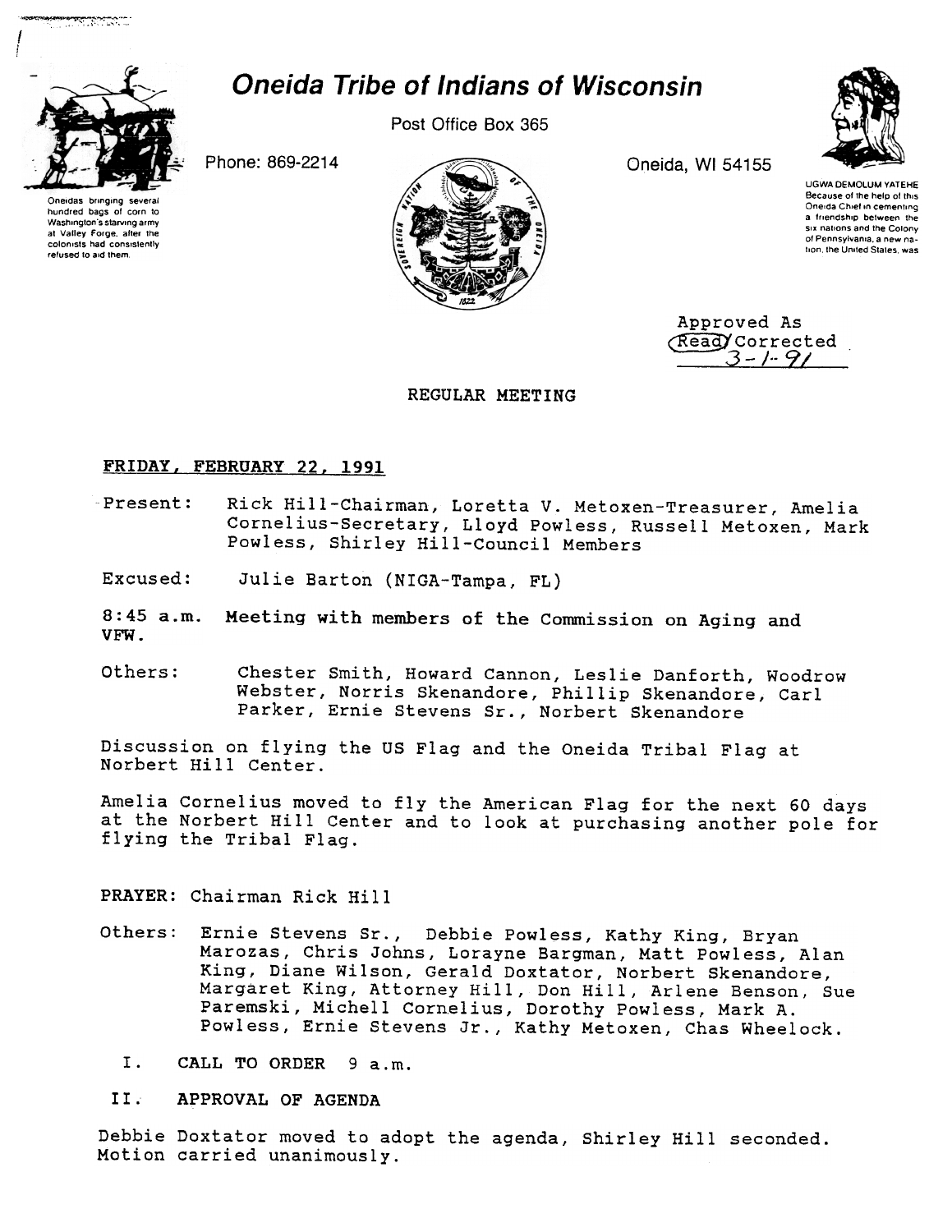BUSINESS COMMITTEE AGENDA FEBRUARY 22, 1991 REGULAR MTG Page 2

Point of Order - General Tribal Council Poster for March 4, 1991 meeting.

Debbie Doxtator moved that the Secretary repost the posters to reflect the Agenda Items in order, and to add "Refreshments Will Be Served". Also provide a list of locations for posting, Shirley Hill seconded. Motion carried unanimously.

NEW EMPLOYEES: Karen Antone, Carmen Danforth, Marvel Denny

IV. MINUTES TO BE APPROVED: None Scheduled

TABLED UNFINISHED BUSINESS:

REPORTS

1. HUMAN RESOURCES -<br>
A) Approval Requested for: A) Approval Requested for:

- B) Hiring Information:
	- 1) Mental Health Psychotherapist Mary Vvalther<br>2) Receptionist-Optical Dept.-Diane doxtator
	- 2) Receptionist-Optical Dept.-Diane doxtator
- C) Transfers/Promotions/Reassignments
- 2. TRAVEL REPORTS
	- A) Bryan Marozas New York GIS

256,532 in claim areas. Bryan needs to meet with Litigation Committee to discuss the need and scope of work. Rick Hill recommends weekly meetings with the Litigation Committee.

- 3. OTHER REPORTS
	- A) Bill Kelly First Americans Dev. Corp. of Milwaukee (Report will be handed out at meeting)

Shirley Hill moved to table until next week, Debbie Doxtator seconded Motion carried.

B) NCAI Documentation RE: former NCAI Exec. Director

Loretta Metoxen moved to take the NCAI Executive Director Issues from the Table, and the Resolution. Amelia Cornelius seconded. Motion carried.

Resolution #2-22-91-A:

WHEREAS, the Oneida Tribe of Indians of Wisconsin, is and has been a long time member of the National Congress of American Indians (NCAI) and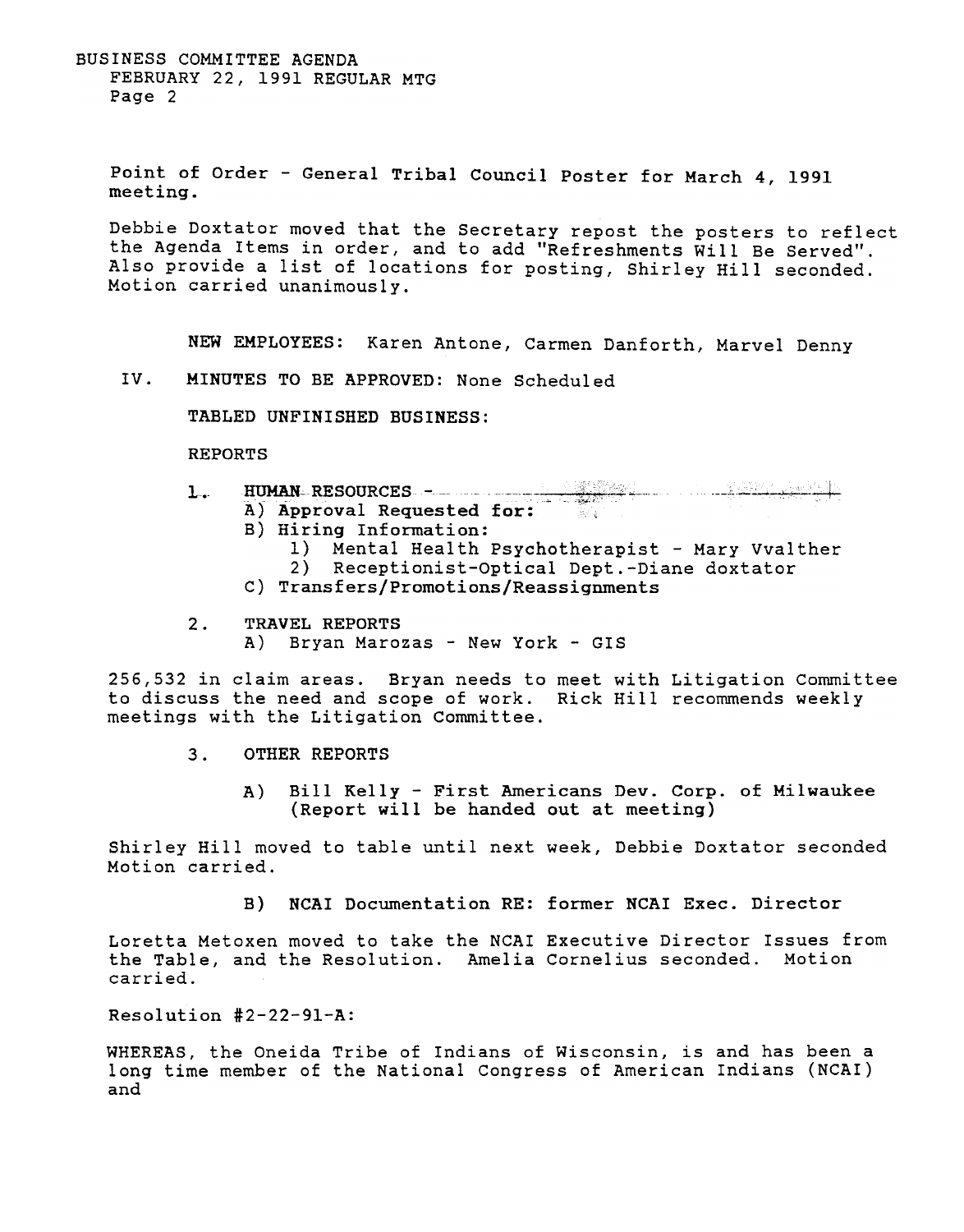BUSINESS COMMITTEE AGENDA FEBRUARY 22, 1991 REGULAR MTG. Page 3

### RESOLUTION #2-22-91-A (Continued)

WHEREAS, the present Executive Director of NCAI has reported 'information to the Oneida Tribe of Indians of Wisconsin, of misfeasance and mismanagement by the prior Executive Director, Suzanne Harjo, and

WHEREAS, such action may have irreparably damaged the reputation, financial security and administrative continuity of the National Congress of American Indians.

NOW THEREFORE BE IT RESOLVED: that the Oneida Tribe of Indians of Wisconsin support the National Congress of American Indians Board of Directors to have the Executive Director meet with legal counsel and present a report to the NCAI Board on possible civil action that may be taken against Suzanne Harjo while she was Executive Director.

Loretta Metoxen moved to approve - Oneida Tribe and adopt Resolution #2-22-91-A, Debbie Doxtator seconded. Motion carried.

Lloyd Powless moved to have Attorney review the Resolution to protect the Tribe, Loretta Metoxen seconded. Motion carried unanimously.

#### VII. NEW BUSINESS

- $1.$ RESOLUTIONS
	- A) Oneida Community Library Application for Family Literacy Project Resolution  $#2-22-91-B$  - Chris Johns

WHEREAS, the Oneida Tribe of Indians of Wisconsin has demonstrated a strong and consistent support of the Oneida Community Library both fiscally and in the programs it provides; and

WHEREAS, the Oneida Tribe of Indians of Wisconsin considers reading and writing skills to be essential to the development of strong individuals and families who are the lifeblood of the Tribe; and

WHEREAS, the Oneida Tribe of Indians of Wisconsin recognizes the need to improve the literacy skills of children, young adults and older persons in a way that is consistent with the special and unique culture of the Oneida People.

NOW THEREFORE BE IT RESOLVED: that the Oneida Tribe of Indians of Wisconsin supports the application of the Oneida Community Library to the Wisconsin Department of Public Instruction LSCA Title I Grant Program for funds to operate the Oneida Family Literacy Project.

Loretta Metoxen moved to adopt Resolution #2-22-91-B, Debbie Doxtator seconded. Motion carried unanimously.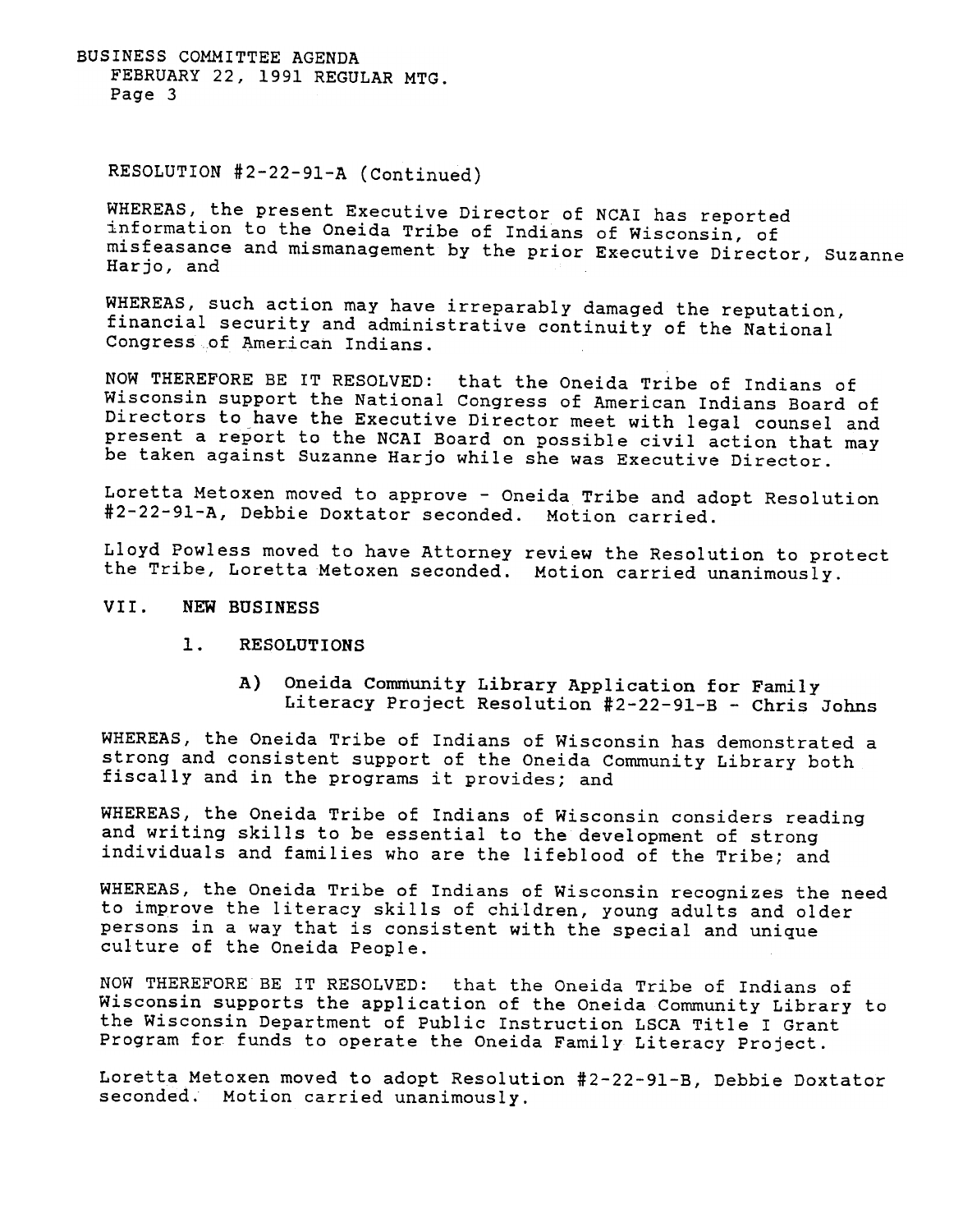BUSINESS COMMITTEE. AGENDA FEBRUARY 22, 1991 REGULAR MTG. Page 4

> B) Oneida Planning Dept. Application for FmHA Housing Grant Assistance Resolution #2-22-91-C

WHEREAS, the Oneida Business Committee has determined that safe, sanitary and affordable housing for Tribal members on the Oneida reservation is a problem and a priority issue; and

WHEREAS, the Oneida Tribe of Indians of Wisconsin has declared its intent to seek and secure assistance to improve the housing conditions of Tribal members living on the Oneida Reservation.

NOW THEREFORE BE IT RESOLVED: that the Oneida Tribe of Indians of Wisconsin supports the application of the Oneida Planning Office to the Farmers Home Administration for grant assistance under the FmHA Housing Preservation Grant Program for Fiscal Year 1991.

Amelia Cornelius moved to adopt Resolution #2-22-91-C, Mark Powless seconded. Motion carried unanimously. A second

Sarah Plummer is providing information for commetary opportunity by hand distribution.

- 2. REQUESTS
	- A) Finance & Appropriation Recommendations of February 20, 1991 -Loretta Metoxen

No action on Finance & Appropriation recommendations until after review of Budget modifications.

B) Resignation of Personnel Commission Member

Amelia Cornelius moved to approve the resignation of Personnel Commission Member Ron Skenandore, and to repost the vacancy. Russell Metoxen seconded. Motion carried.

Shirley Hill opposed, as to the process of hiring the Personnel Manager.

> C) Oneida Gaming Commission Recommendations of Februar 18, 1991.

Lloyd Powless moved to defer until this afternoon, Loretta Metoxen seconded. Motion carried.

> D) Environmental Resource Board Recommendations o  $2/20/91$  - Marvin Lucas

Amelia Cornelius moved to refer the Environmental Resource Board's recommendation to the General Manager for a recommendation. Mark Powless seconded. Motion carried unanimously.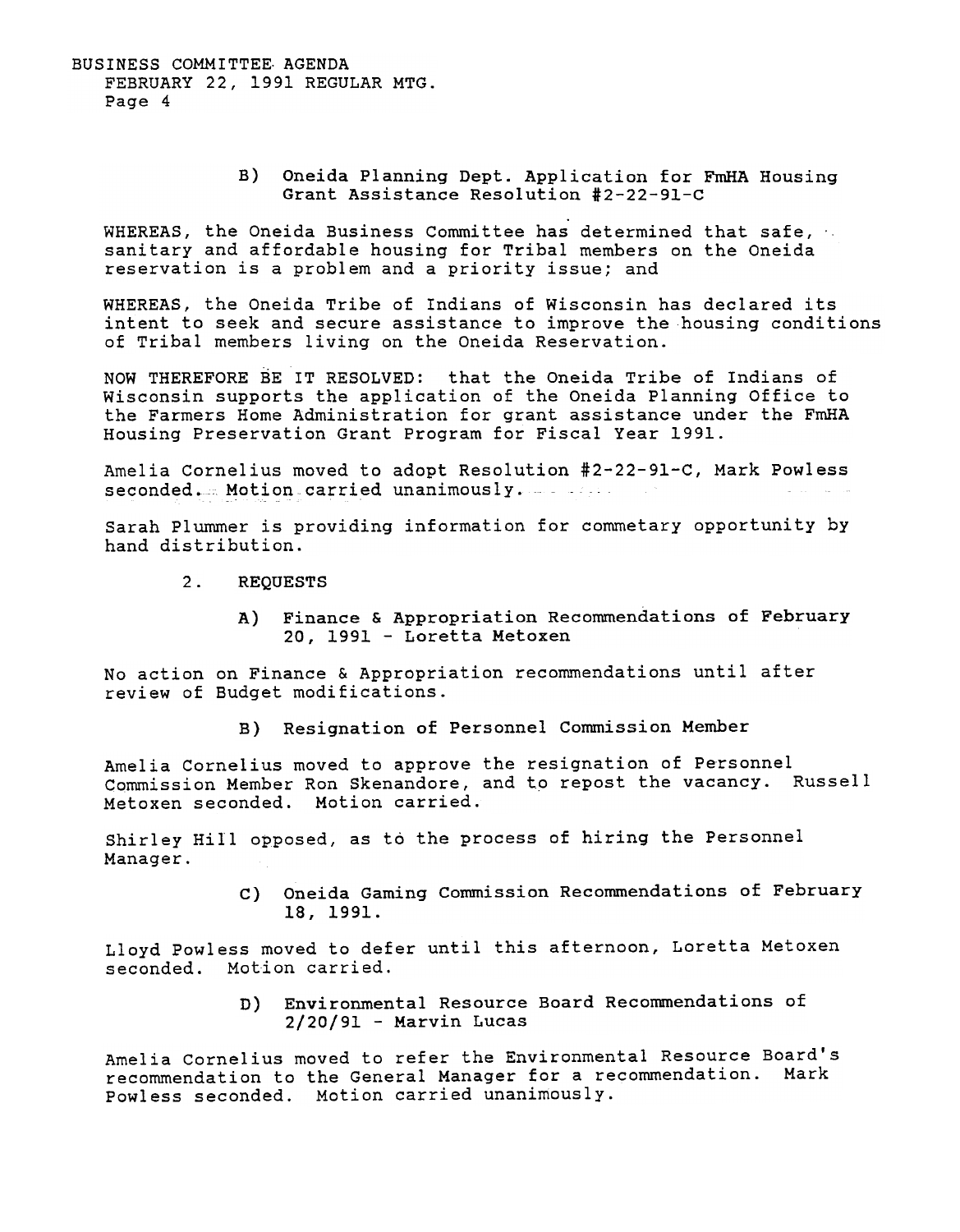BUSINESS COMMITTEE AGENDA FEBRUARY 22, 1991 REGULAR MTG. Page 5

> E) Urgent status of President Bush's cutback of Indian Housing Requests for 1992 - Loretta Metoxen

Loretta Metoxen moved that Shirley Hill, and Julie Barton will meet with the Oneida Housing Authority to develop a letter/position to provide testimony. Mark Powless seconded. Motion carried unanimously.

F) Oshkosh Native American Council Request for donations

Amelia Cornelius moved that Lloyd Powless and Russell Metoxen work on this request with Marlin Mousseau, Debbie Doxtator seconded. Motion carried unanimously.

> Wisconsin Action Coalition Request for Renewal of Membership.

Lloyd Powless moved to approve membership renewal, Mark Powless seconded. Motion carried unanimously.

> Tribal Policy, Flying the American Flag - Howard Cannon

Previously acted on in the beginning of meeting.

 $I$ ) Request for Five (5) Bingo Passes for Mohawk Fundraiser - Kathy King

Shirley Hill moved to approve five Bingo passes for the Mohawk Fundraiser, Mark Powless seconded. Motion carried unanimously Mohawk Fundraiser Talent Show is on March 5, 1991.

- 3. CONTRACTS/AGREEMENTS
	- A) Broydricks & Associates Contract

Shirley Hill moved to have Amelia Cornelius and Attorney Hill develop a contract and bring back to the Business Committee next Friday, Mark Powless seconded. Motion carried unanimously.

B) Form for Consultant/Contract Agreement Sign-off<br>Procedures.

Lloyd Powless moved to take the form to the next Directors meeting for more feedback, Mark Powless seconded. Motion carried.

- c) Information: Consultant Agreement with Lisa Ericson, MSN & Deanna Bauman
- D) Information: Consultant agreement with Elizabeth Dennison & the Oneida Community Library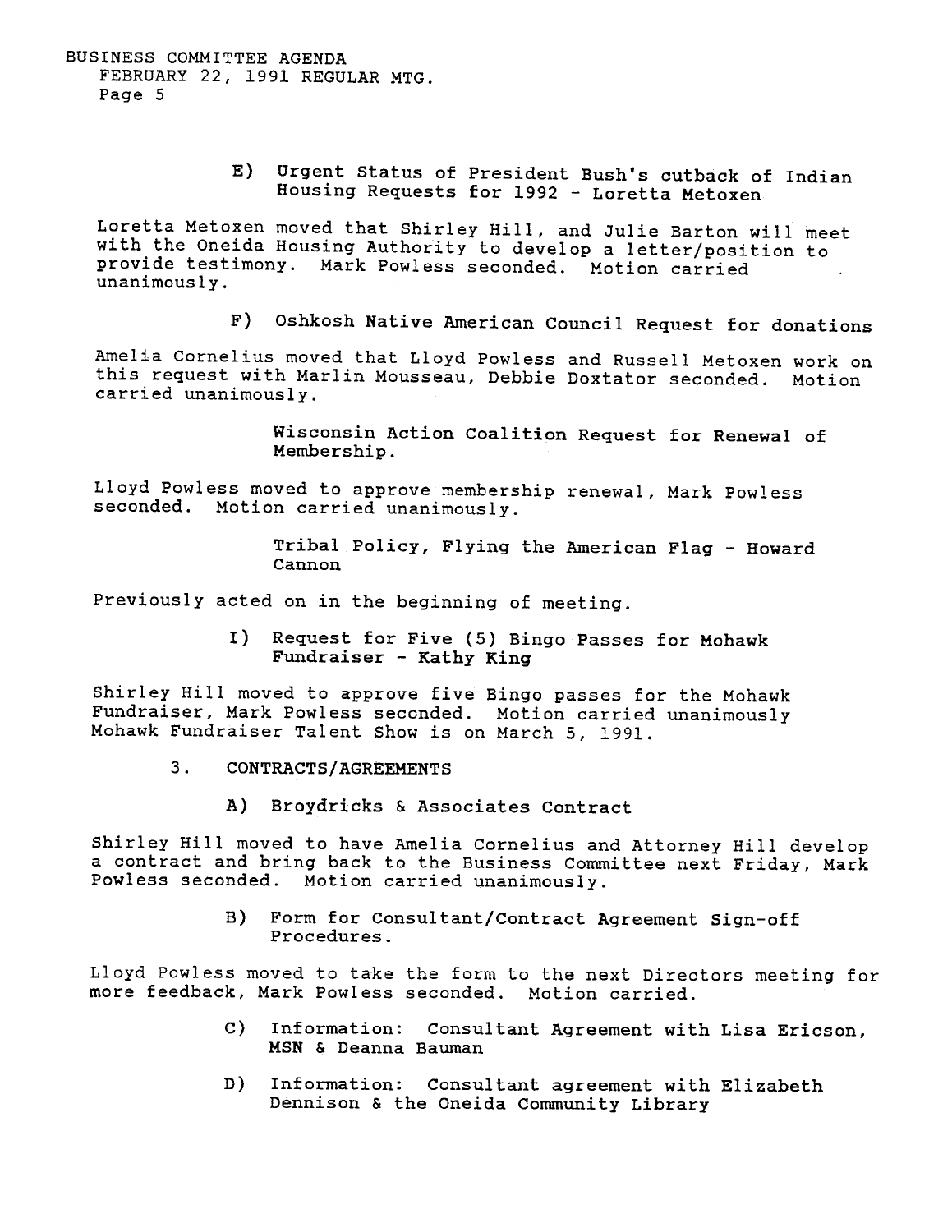- $4.$ TRAVEL REQUESTS Include Cost Estimate
	- A) Request to give testimony at the Minneapolis Area Conservation Officers Association, and Travel Expenses to attend in Washington, D.C.-March 13 & 14, 1991 - Mike King. This trip will be partially refunded by Minneapolis Area Conservation Association.

Lloyd Powless moved to support Mike King and have him work with the General Manager to put travel expenses together, Loretta Metoxen seconded. Motion carried unanimously.

> Loretta Metoxen - Arlington, VA.  $3/3/91-3/10/91$ , for NCAI Executive Council Meeting (Total expenses \$990.40). Also the House Appropriations Sub-committee on Interior and Related Agencies has scheduled hearings for tribes to give testimony. B

Attorney Hill will assist in development of a testimony. Deferred until this afternoon.

> C) Rick Hill, Julie Barton, Shirley Hill, Madison, WI for Conference on Native American Issues. (Free Registration, Banquet cost \$14.00, Use Tribal Vehicle)

Amelia Cornelius moved to approve travel for the Business Committee members to attend and to share travel expenses, Mark Powless seconded Shirley Hill abstained. Motion carried.

5 VACATION REQUESTS

### VIII. OTHER

Agreement for Wastewater Treatment Services & Resolution #2-22-91-E A

Lloyd Powless moved to approve the wastwater except for Section 6 concering waivers of sovereign immunity, and to adopt Resolution #2-22-91-E. Mark Powless seconded. Motion carried unanimously.

Resolution #2-22-91-E Reads as Follows:

WHEREAS, the contamination of the soils, surface water and groundwater from failed, inadequate or non-existent sewage waste disposal systems in the central community of Oneida has been documented, and

actoropment opportunionel met and the lack of wastewater treatment, and WHEREAS, the expansion of housing, public facilities and economic development opportunities within the central portion of the

WHEREAS, a facilities plan has recommended constructing a sewage collection system and connecting said system to the Green Bay Metropolitian Sewage District, and